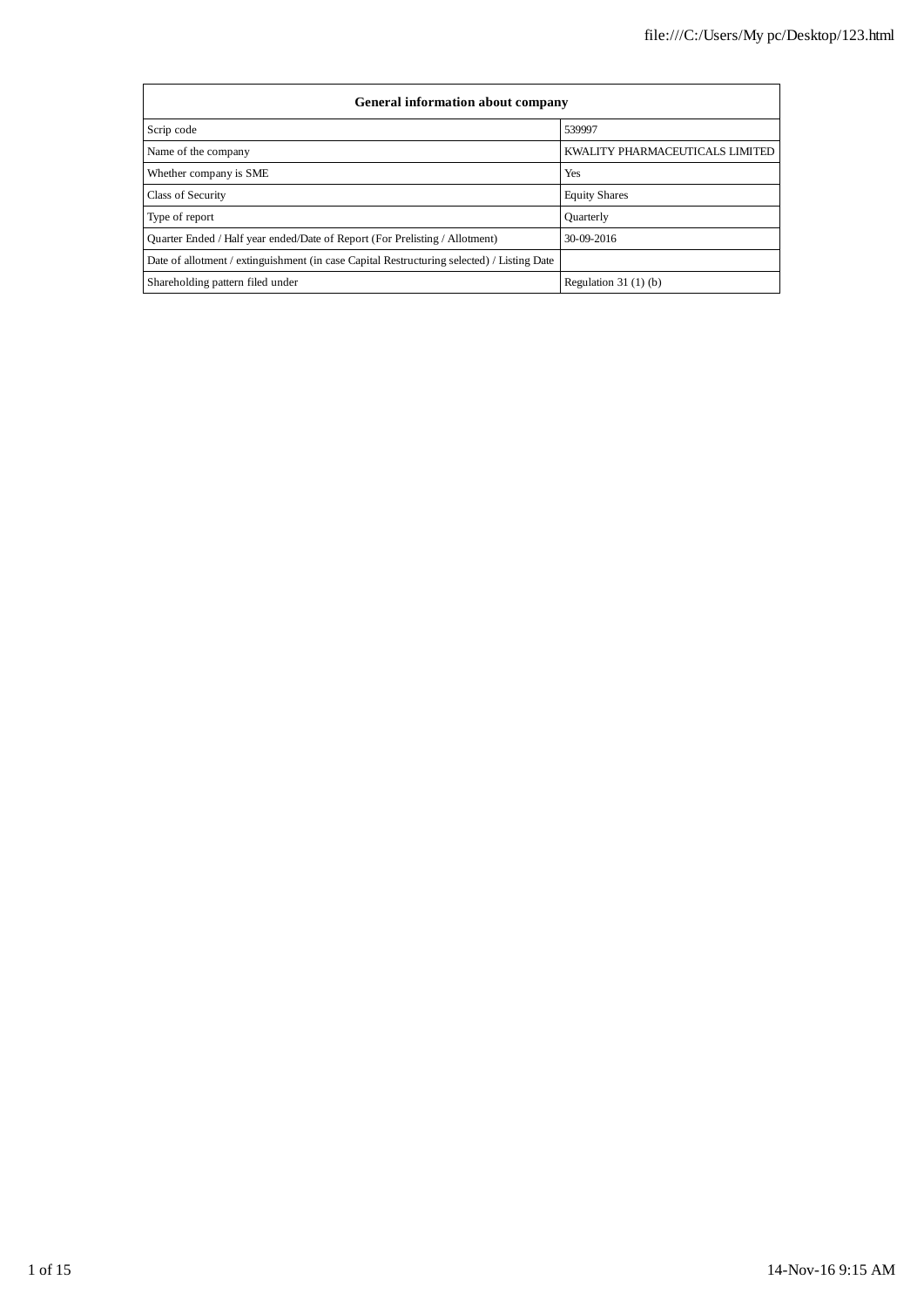| Sr. No. | Particular                                                                             | Yes/No         |
|---------|----------------------------------------------------------------------------------------|----------------|
|         | Whether the Listed Entity has issued any partly paid up shares?                        | N <sub>0</sub> |
|         | Whether the Listed Entity has issued any Convertible Securities?                       | N <sub>0</sub> |
|         | Whether the Listed Entity has issued any Warrants?                                     | N <sub>0</sub> |
|         | Whether the Listed Entity has any shares against which depository receipts are issued? | N <sub>0</sub> |
|         | Whether the Listed Entity has any shares in locked-in?                                 | <b>Yes</b>     |
| 6       | Whether any shares held by promoters are pledge or otherwise encumbered?               | N <sub>0</sub> |
|         | Whether company has equity shares with differential voting rights?                     | N <sub>0</sub> |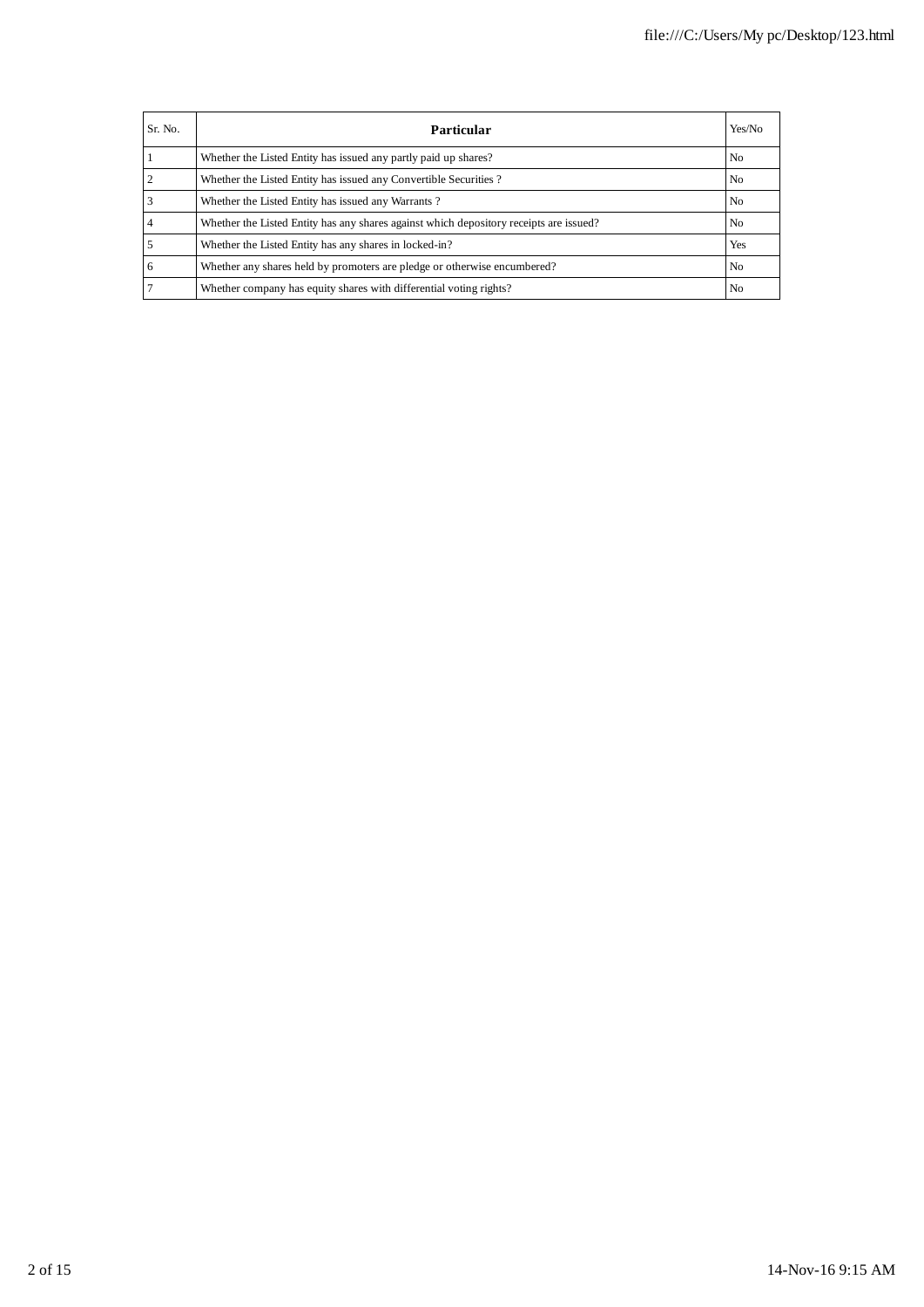|                 | Table I - Summary Statement holding of specified securities |                                  |                                   |                   |                                                                  |                                  |                                                                        |                                                                  |               |         |                     |
|-----------------|-------------------------------------------------------------|----------------------------------|-----------------------------------|-------------------|------------------------------------------------------------------|----------------------------------|------------------------------------------------------------------------|------------------------------------------------------------------|---------------|---------|---------------------|
| Category<br>(1) |                                                             | No. of                           |                                   | No. Of<br>Partly  | No. Of<br>shares<br>underlying<br>Depository<br>Receipts<br>(VI) | Total nos.<br>shares held        | Shareholding as<br>a % of total no.<br>of shares                       | Number of Voting Rights held in each<br>class of securities (IX) |               |         |                     |
|                 | Category of<br>shareholder                                  | Nos. Of<br>shareholders<br>(III) | fully paid<br>up equity<br>shares | paid-up<br>equity |                                                                  | $(VII) =$<br>$(IV)+(V)+$<br>(VI) | (calculated as<br>per SCRR,<br>1957) (VIII) As<br>a % of<br>$(A+B+C2)$ | No of Voting (XIV) Rights                                        |               |         | Total as a          |
|                 | (II)                                                        |                                  | held (IV)                         | shares<br>held(V) |                                                                  |                                  |                                                                        | Class eg:<br>X                                                   | Class<br>eg:y | Total   | $%$ of<br>$(A+B+C)$ |
| (A)             | Promoter &<br>Promoter<br>Group                             | 9                                | 2601420                           |                   |                                                                  | 2601420                          | 50.14                                                                  | 2601420                                                          |               | 2601420 | 50.14               |
| (B)             | Public                                                      | 141                              | 2586679                           |                   |                                                                  | 2586679                          | 49.86                                                                  | 2586679                                                          |               | 2586679 | 49.86               |
| (C)             | Non<br>Promoter-<br>Non Public                              |                                  |                                   |                   |                                                                  |                                  |                                                                        |                                                                  |               |         |                     |
| (C1)            | <b>Shares</b><br>underlying<br><b>DRs</b>                   |                                  |                                   |                   |                                                                  |                                  |                                                                        |                                                                  |               |         |                     |
| (C2)            | Shares held<br>by<br>Employee<br>Trusts                     |                                  |                                   |                   |                                                                  |                                  |                                                                        |                                                                  |               |         |                     |
|                 | Total                                                       | 150                              | 5188099                           |                   |                                                                  | 5188099                          | 100                                                                    | 5188099                                                          |               | 5188099 | 100                 |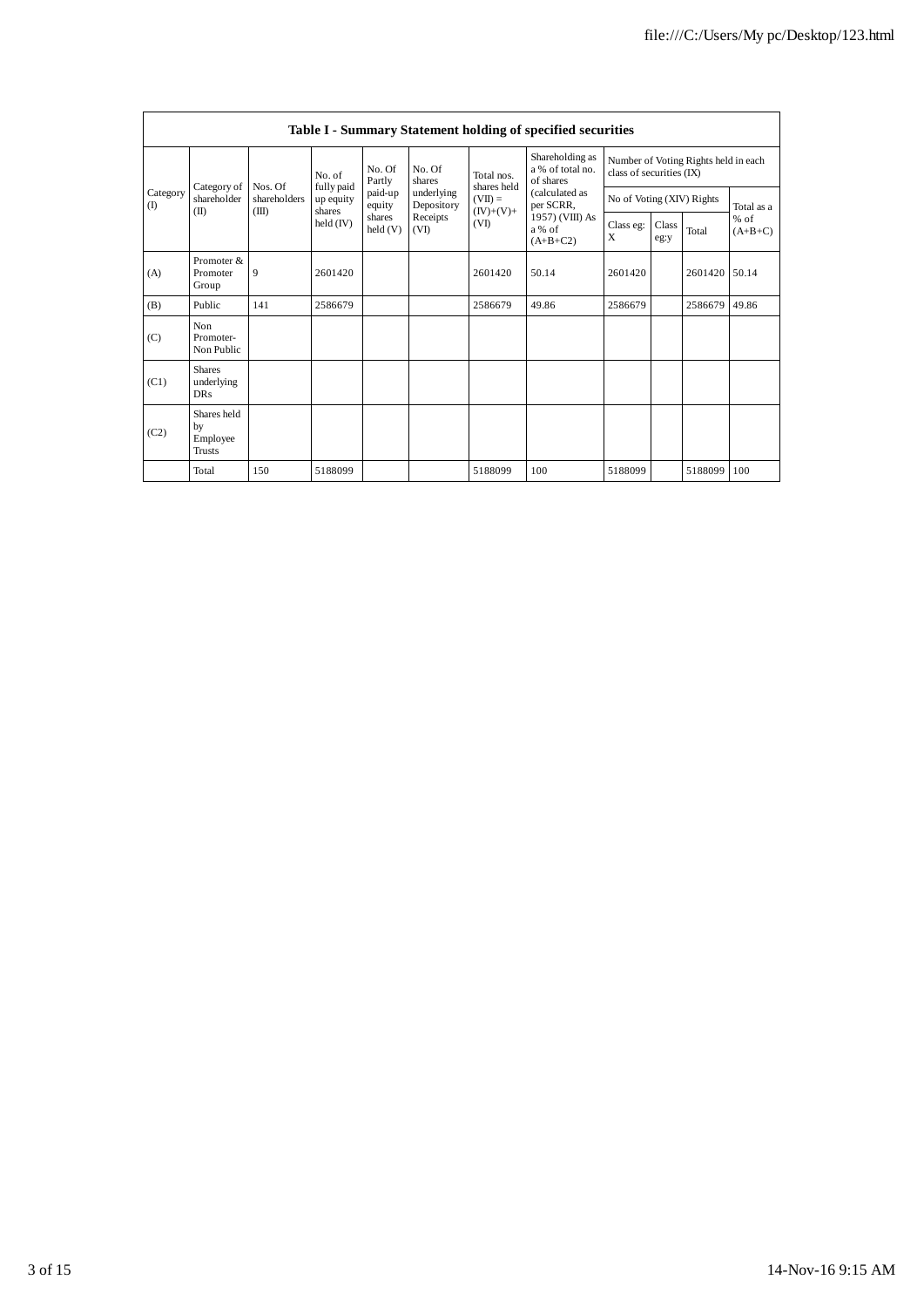| Table I - Summary Statement holding of specified securities |                                           |                                                                                                                                                          |             |                                                                                                                        |                                                                                                                                                                                                |                                        |                                                         |                                                                               |                                                    |                                       |
|-------------------------------------------------------------|-------------------------------------------|----------------------------------------------------------------------------------------------------------------------------------------------------------|-------------|------------------------------------------------------------------------------------------------------------------------|------------------------------------------------------------------------------------------------------------------------------------------------------------------------------------------------|----------------------------------------|---------------------------------------------------------|-------------------------------------------------------------------------------|----------------------------------------------------|---------------------------------------|
| Category<br>(I)                                             | Category of<br>shareholder<br>(II)        | No. Of<br>No. of<br><b>Shares</b><br><b>Shares</b><br>Underlying<br>Underlying<br>Outstanding<br>convertible<br>Warrants<br>securities<br>$(X_i)$<br>(X) |             | No. Of<br><b>Shares</b><br>Underlying<br>Outstanding<br>convertible<br>securities<br>and No. Of<br>Warrants<br>(Xi)(a) | Shareholding,<br>as a %<br>assuming full<br>conversion of<br>convertible<br>securities (as a<br>percentage of<br>diluted share<br>capital) $(XI)=$<br>$(VII)+(X)$ As a<br>$%$ of<br>$(A+B+C2)$ | Number of<br>Locked in shares<br>(XII) |                                                         | Number of<br><b>Shares</b><br>pledged or<br>otherwise<br>encumbered<br>(XIII) |                                                    | Number of<br>equity shares<br>held in |
|                                                             |                                           |                                                                                                                                                          | Outstanding |                                                                                                                        |                                                                                                                                                                                                | No. (a)                                | As a<br>$%$ of<br>total<br><b>Shares</b><br>held<br>(b) | N <sub>O</sub><br>(a)                                                         | As a %<br>of total<br><b>Shares</b><br>held<br>(b) | dematerialized<br>form (XIV)          |
| (A)                                                         | Promoter &<br>Promoter<br>Group           |                                                                                                                                                          |             |                                                                                                                        | 50.14                                                                                                                                                                                          | 2601420                                | 100                                                     |                                                                               |                                                    | 2508665                               |
| (B)                                                         | Public                                    |                                                                                                                                                          |             |                                                                                                                        | 49.86                                                                                                                                                                                          | 1206679                                | 46.65                                                   |                                                                               |                                                    | 2157399                               |
| (C)                                                         | <b>Non</b><br>Promoter-<br>Non Public     |                                                                                                                                                          |             |                                                                                                                        |                                                                                                                                                                                                |                                        |                                                         |                                                                               |                                                    |                                       |
| (C1)                                                        | <b>Shares</b><br>underlying<br><b>DRs</b> |                                                                                                                                                          |             |                                                                                                                        |                                                                                                                                                                                                |                                        |                                                         |                                                                               |                                                    |                                       |
| (C2)                                                        | Shares held<br>by<br>Employee<br>Trusts   |                                                                                                                                                          |             |                                                                                                                        |                                                                                                                                                                                                |                                        |                                                         |                                                                               |                                                    |                                       |
|                                                             | Total                                     |                                                                                                                                                          |             |                                                                                                                        | 100                                                                                                                                                                                            | 3808099 73.4                           |                                                         |                                                                               |                                                    | 4666064                               |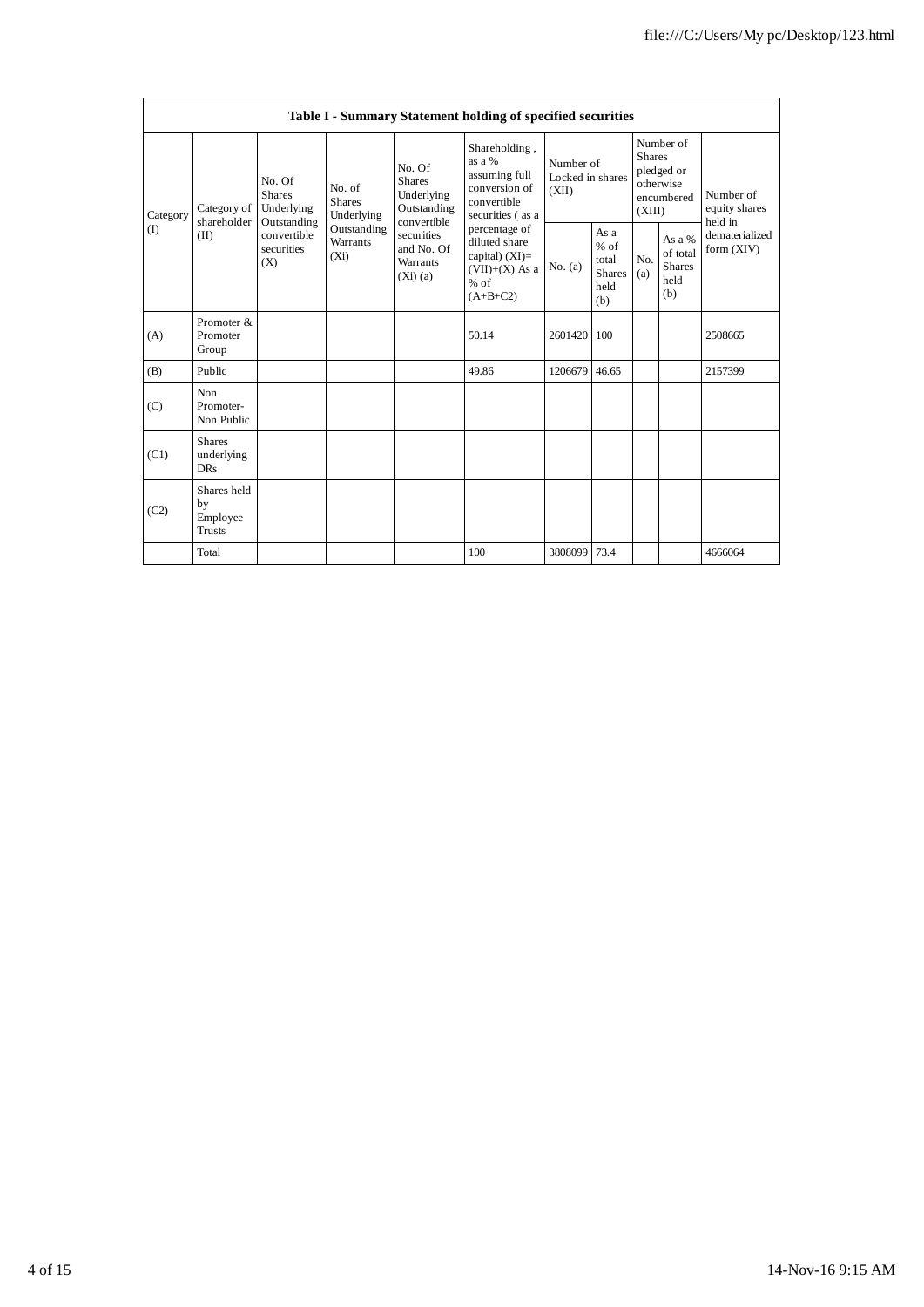|                                                                                            | Table II - Statement showing shareholding pattern of the Promoter and Promoter Group                                |                                  |                                   |                             |                                    |                      |                                           |                               |               |                                 |                                 |
|--------------------------------------------------------------------------------------------|---------------------------------------------------------------------------------------------------------------------|----------------------------------|-----------------------------------|-----------------------------|------------------------------------|----------------------|-------------------------------------------|-------------------------------|---------------|---------------------------------|---------------------------------|
|                                                                                            |                                                                                                                     |                                  | No. of                            | No. Of<br>Partly            | No. Of                             | Total nos.           | Shareholding<br>as a % of<br>total no. of | each class of securities (IX) |               | Number of Voting Rights held in |                                 |
| Sr.                                                                                        | Category & Name<br>of the<br>Shareholders (I)                                                                       | Nos. Of<br>shareholders<br>(III) | fully paid<br>up equity<br>shares | paid-up<br>equity<br>shares | shares<br>underlying<br>Depository | shares<br>held (VII) | shares<br>(calculated as<br>per SCRR,     | No of Voting (XIV) Rights     |               |                                 | Total<br>as a %                 |
|                                                                                            |                                                                                                                     |                                  | held $(IV)$                       | held<br>(V)                 | Receipts<br>(VI)                   | $(IV)+(V)+$<br>(VI)  | 1957) (VIII)<br>As a % of<br>$(A+B+C2)$   | Class eg:<br>Χ                | Class<br>eg:y | Total                           | of<br>Total<br>Voting<br>rights |
| А                                                                                          | Table II - Statement showing shareholding pattern of the Promoter and Promoter Group                                |                                  |                                   |                             |                                    |                      |                                           |                               |               |                                 |                                 |
| (1)                                                                                        | Indian                                                                                                              |                                  |                                   |                             |                                    |                      |                                           |                               |               |                                 |                                 |
| (a)                                                                                        | Individuals/Hindu<br>undivided Family                                                                               | $\,2$                            | 2180822                           |                             |                                    | 2180822              | 42.04                                     | 2180822                       |               | 2180822                         | 42.04                           |
| (d)                                                                                        | Any Other<br>(specify)                                                                                              | $\tau$                           | 420598                            |                             |                                    | 420598               | 8.11                                      | 420598                        |               | 420598                          | 8.11                            |
| Sub-Total<br>(A)(1)                                                                        |                                                                                                                     | 9                                | 2601420                           |                             |                                    | 2601420              | 50.14                                     | 2601420                       |               | 2601420 50.14                   |                                 |
| (2)                                                                                        | Foreign                                                                                                             |                                  |                                   |                             |                                    |                      |                                           |                               |               |                                 |                                 |
| Total<br>Shareholding<br>of Promoter<br>and Promoter<br>Group<br>$(A)=(A)$<br>$(1)+(A)(2)$ |                                                                                                                     | 9                                | 2601420                           |                             |                                    | 2601420              | 50.14                                     | 2601420                       |               | 2601420 50.14                   |                                 |
| В                                                                                          | Table III - Statement showing shareholding pattern of the Public shareholder                                        |                                  |                                   |                             |                                    |                      |                                           |                               |               |                                 |                                 |
| (1)                                                                                        | Institutions                                                                                                        |                                  |                                   |                             |                                    |                      |                                           |                               |               |                                 |                                 |
| (3)                                                                                        | Non-institutions                                                                                                    |                                  |                                   |                             |                                    |                      |                                           |                               |               |                                 |                                 |
| (a(i))                                                                                     | Individuals -<br>i.Individual<br>shareholders<br>holding nominal<br>share capital up to<br>Rs. 2 lakhs.             | 105                              | 788898                            |                             |                                    | 788898               | 15.21                                     | 788898                        |               | 788898                          | 15.21                           |
| (a(ii))                                                                                    | Individuals - ii.<br>Individual<br>shareholders<br>holding nominal<br>share capital in<br>excess of Rs. 2<br>lakhs. | 25                               | 774046                            |                             |                                    | 774046               | 14.92                                     | 774046                        |               | 774046                          | 14.92                           |
| (e)                                                                                        | Any Other<br>(specify)                                                                                              | 11                               | 1023735                           |                             |                                    | 1023735              | 19.73                                     | 1023735                       |               | 1023735                         | 19.73                           |
| Sub-Total<br>(B)(3)                                                                        |                                                                                                                     | 141                              | 2586679                           |                             |                                    | 2586679              | 49.86                                     | 2586679                       |               | 2586679 49.86                   |                                 |
| <b>Total Public</b><br>Shareholding<br>$(B)= (B)$<br>$(1)+(B)$<br>$(2)+(B)(3)$             |                                                                                                                     | 141                              | 2586679                           |                             |                                    | 2586679              | 49.86                                     | 2586679                       |               | 2586679 49.86                   |                                 |
| C                                                                                          | Table IV - Statement showing shareholding pattern of the Non Promoter- Non Public shareholder                       |                                  |                                   |                             |                                    |                      |                                           |                               |               |                                 |                                 |
| Total (<br>$A+B+C2$ )                                                                      |                                                                                                                     | 150                              | 5188099                           |                             |                                    | 5188099              | 100                                       | 5188099                       |               | 5188099                         | 100                             |
| Total<br>$(A+B+C)$                                                                         |                                                                                                                     | 150                              | 5188099                           |                             |                                    | 5188099              | 100                                       | 5188099                       |               | 5188099                         | 100                             |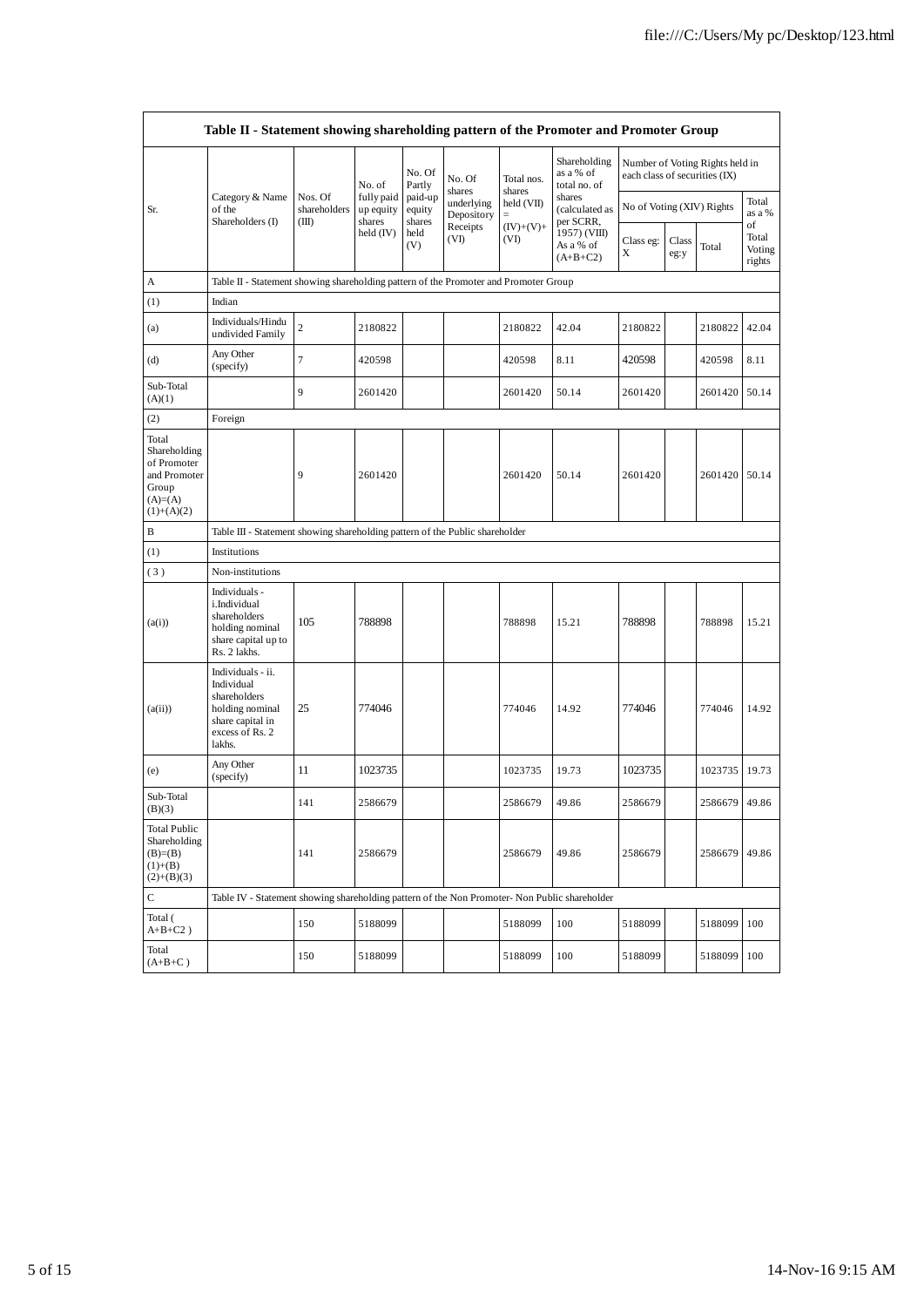| Table II - Statement showing shareholding pattern of the Promoter and Promoter Group        |                                                                                         |                                                                             |                                                           |                                                                                                                                                                                         |                                        |                                                    |                                                                               |                                                |                                       |
|---------------------------------------------------------------------------------------------|-----------------------------------------------------------------------------------------|-----------------------------------------------------------------------------|-----------------------------------------------------------|-----------------------------------------------------------------------------------------------------------------------------------------------------------------------------------------|----------------------------------------|----------------------------------------------------|-------------------------------------------------------------------------------|------------------------------------------------|---------------------------------------|
| Sr.                                                                                         | No. Of<br><b>Shares</b><br>Underlying<br>Outstanding<br>convertible<br>securities $(X)$ | No. of<br><b>Shares</b><br>Underlying<br>Outstanding<br>Warrants<br>$(X_i)$ | No. Of Shares<br>Underlying<br>Outstanding<br>convertible | Shareholding, as<br>a % assuming full<br>conversion of<br>convertible<br>securities (as a<br>percentage of<br>diluted share<br>capital) $(XI)$ =<br>$(VII)+(X)$ As a %<br>of $(A+B+C2)$ | Number of<br>Locked in shares<br>(XII) |                                                    | Number of<br><b>Shares</b><br>pledged or<br>otherwise<br>encumbered<br>(XIII) |                                                | Number of<br>equity shares<br>held in |
|                                                                                             |                                                                                         |                                                                             | securities and<br>No. Of<br>Warrants (Xi)<br>(a)          |                                                                                                                                                                                         | No. $(a)$                              | As a %<br>of total<br><b>Shares</b><br>held<br>(b) | No.<br>(a)                                                                    | As a %<br>of total<br><b>Shares</b><br>held(b) | dematerialized<br>form (XIV)          |
| А                                                                                           |                                                                                         |                                                                             |                                                           | Table II - Statement showing shareholding pattern of the Promoter and Promoter Group                                                                                                    |                                        |                                                    |                                                                               |                                                |                                       |
| (1)                                                                                         | Indian                                                                                  |                                                                             |                                                           |                                                                                                                                                                                         |                                        |                                                    |                                                                               |                                                |                                       |
| (a)                                                                                         |                                                                                         |                                                                             |                                                           | 42.04                                                                                                                                                                                   | 2180822                                | 100                                                |                                                                               |                                                | 2180822                               |
| (d)                                                                                         |                                                                                         |                                                                             |                                                           | 8.11                                                                                                                                                                                    | 420598                                 | 100                                                |                                                                               |                                                | 327843                                |
| Sub-Total<br>(A)(1)                                                                         |                                                                                         |                                                                             |                                                           | 50.14                                                                                                                                                                                   | 2601420 100                            |                                                    |                                                                               |                                                | 2508665                               |
| (2)                                                                                         | Foreign                                                                                 |                                                                             |                                                           |                                                                                                                                                                                         |                                        |                                                    |                                                                               |                                                |                                       |
| Total<br>Shareholding<br>of Promoter<br>and Promoter<br>Group<br>$(A)= (A)$<br>$(1)+(A)(2)$ |                                                                                         |                                                                             |                                                           | 50.14                                                                                                                                                                                   | 2601420 100                            |                                                    |                                                                               |                                                | 2508665                               |
| В                                                                                           |                                                                                         |                                                                             |                                                           | Table III - Statement showing shareholding pattern of the Public shareholder                                                                                                            |                                        |                                                    |                                                                               |                                                |                                       |
| (1)                                                                                         | Institutions                                                                            |                                                                             |                                                           |                                                                                                                                                                                         |                                        |                                                    |                                                                               |                                                |                                       |
| (3)                                                                                         | Non-institutions                                                                        |                                                                             |                                                           |                                                                                                                                                                                         |                                        |                                                    |                                                                               |                                                |                                       |
| (a(i))                                                                                      |                                                                                         |                                                                             |                                                           | 15.21                                                                                                                                                                                   | 47898                                  | 6.07                                               |                                                                               |                                                | 756010                                |
| (a(ii))                                                                                     |                                                                                         |                                                                             |                                                           | 14.92                                                                                                                                                                                   | 468046                                 | 60.47                                              |                                                                               |                                                | 377654                                |
| (e)                                                                                         |                                                                                         |                                                                             |                                                           | 19.73                                                                                                                                                                                   | 690735                                 | 67.47                                              |                                                                               |                                                | 1023735                               |
| Sub-Total<br>(B)(3)                                                                         |                                                                                         |                                                                             |                                                           | 49.86                                                                                                                                                                                   | 1206679                                | 46.65                                              |                                                                               |                                                | 2157399                               |
| <b>Total Public</b><br>Shareholding<br>$(B)= (B)$<br>$(1)+(B)$<br>$(2)+(B)(3)$              |                                                                                         |                                                                             |                                                           | 49.86                                                                                                                                                                                   | 1206679                                | 46.65                                              |                                                                               |                                                | 2157399                               |
| C                                                                                           |                                                                                         |                                                                             |                                                           | Table IV - Statement showing shareholding pattern of the Non Promoter- Non Public shareholder                                                                                           |                                        |                                                    |                                                                               |                                                |                                       |
| Total (<br>$A+B+C2$ )                                                                       |                                                                                         |                                                                             |                                                           | 100                                                                                                                                                                                     | 3808099                                | 73.4                                               |                                                                               |                                                | 4666064                               |
| Total $(A+B+C)$<br>$\lambda$                                                                |                                                                                         |                                                                             |                                                           | 100                                                                                                                                                                                     | 3808099                                | 73.4                                               |                                                                               |                                                | 4666064                               |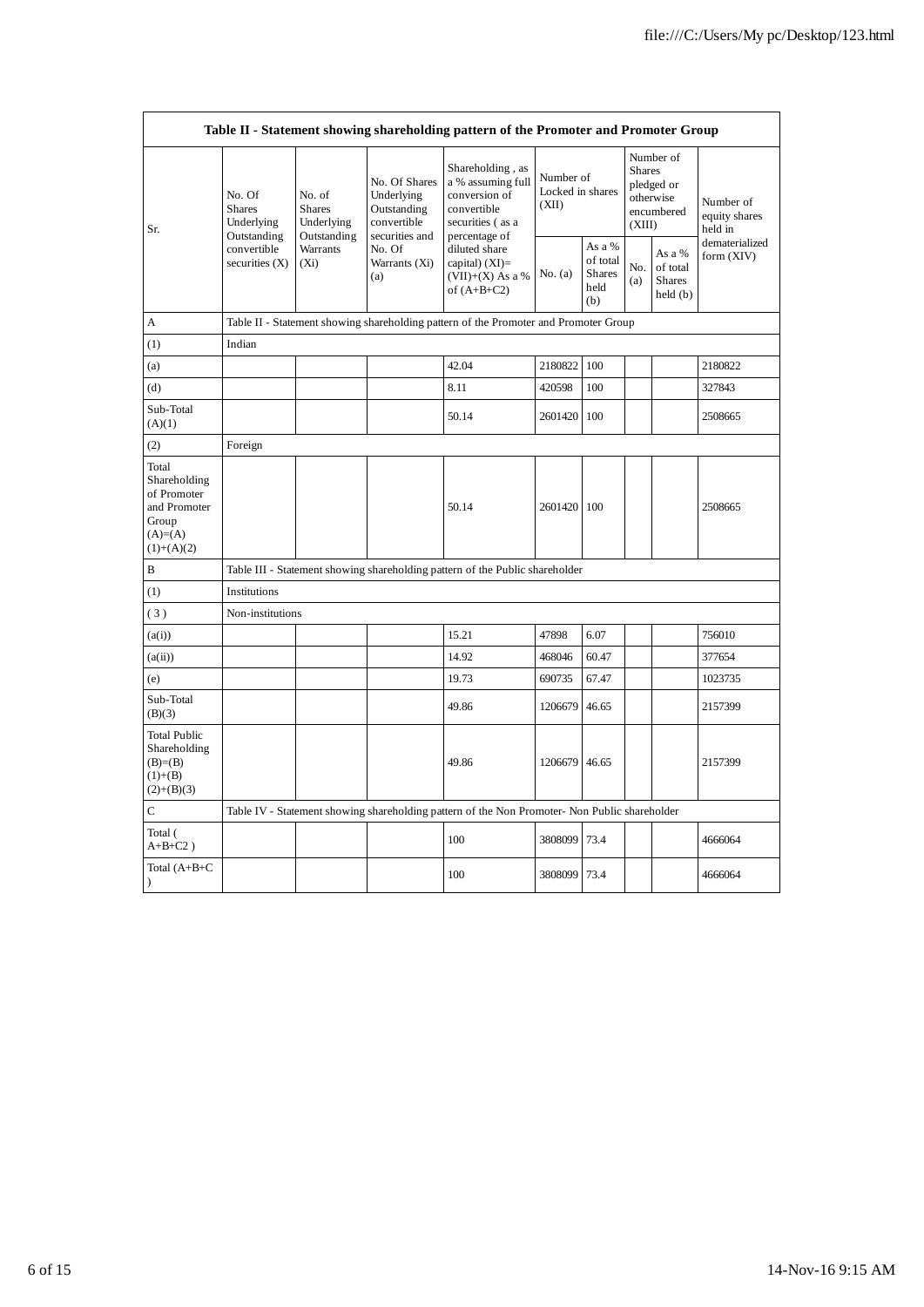| Individuals/Hindu undivided Family                                                                                                                                                       |                                                               |                     |                       |  |  |  |  |
|------------------------------------------------------------------------------------------------------------------------------------------------------------------------------------------|---------------------------------------------------------------|---------------------|-----------------------|--|--|--|--|
| Searial No.                                                                                                                                                                              | $\mathbf{1}$                                                  | $\mathfrak{2}$      |                       |  |  |  |  |
| Name of the<br>Shareholders (I)                                                                                                                                                          | AJAY ARORA                                                    | <b>RAMESH ARORA</b> | Click here to go back |  |  |  |  |
| PAN $(II)$                                                                                                                                                                               | AAUPA6280C                                                    | ACYPA9927E          | Total                 |  |  |  |  |
| No. of fully paid up<br>equity shares held<br>(IV)                                                                                                                                       | 697814                                                        | 1483008             | 2180822               |  |  |  |  |
| No. Of Partly<br>paid-up equity<br>shares held (V)                                                                                                                                       |                                                               |                     |                       |  |  |  |  |
| No. Of shares<br>underlying<br>Depository<br>Receipts (VI)                                                                                                                               |                                                               |                     |                       |  |  |  |  |
| Total nos. shares<br>held $(VII) =$<br>$(IV)+(V)+(VI)$                                                                                                                                   | 697814                                                        | 1483008             | 2180822               |  |  |  |  |
| Shareholding as a<br>% of total no. of<br>shares (calculated<br>as per SCRR,<br>1957) (VIII) As a<br>% of $(A+B+C2)$                                                                     | 13.45                                                         | 28.58               | 42.04                 |  |  |  |  |
|                                                                                                                                                                                          | Number of Voting Rights held in each class of securities (IX) |                     |                       |  |  |  |  |
| Class eg: $X$                                                                                                                                                                            | 697814                                                        | 1483008             | 2180822               |  |  |  |  |
| Class eg:y                                                                                                                                                                               |                                                               |                     |                       |  |  |  |  |
| Total                                                                                                                                                                                    | 697814                                                        | 1483008             | 2180822               |  |  |  |  |
| Total as a % of<br>Total Voting rights                                                                                                                                                   | 13.45                                                         | 28.58               | 42.04                 |  |  |  |  |
| No. Of Shares<br>Underlying<br>Outstanding<br>convertible<br>securities $(X)$                                                                                                            |                                                               |                     |                       |  |  |  |  |
| No. of Shares<br>Underlying<br>Outstanding<br>Warrants (Xi)                                                                                                                              |                                                               |                     |                       |  |  |  |  |
| No. Of Shares<br>Underlying<br>Outstanding<br>convertible<br>securities and No.<br>Of Warrants (Xi)<br>(a)                                                                               |                                                               |                     |                       |  |  |  |  |
| Shareholding, as a<br>% assuming full<br>conversion of<br>convertible<br>securities (as a<br>percentage of<br>diluted share<br>capital) (XI)=<br>$(VII)+(Xi)(a)$ As a<br>% of $(A+B+C2)$ | 13.45                                                         | 28.58               | 42.04                 |  |  |  |  |
| Number of Locked in shares (XII)                                                                                                                                                         |                                                               |                     |                       |  |  |  |  |
| No. (a)                                                                                                                                                                                  | 697814                                                        | 1483008             | 2180822               |  |  |  |  |
| As a % of total<br>Shares held (b)                                                                                                                                                       | 100                                                           | 100                 | 100                   |  |  |  |  |
|                                                                                                                                                                                          | Number of Shares pledged or otherwise encumbered (XIII)       |                     |                       |  |  |  |  |
| No. (a)                                                                                                                                                                                  |                                                               |                     |                       |  |  |  |  |
| As a % of total<br>Shares held (b)                                                                                                                                                       |                                                               |                     |                       |  |  |  |  |
| Number of equity<br>shares held in<br>dematerialized<br>form (XIV)                                                                                                                       | 697814                                                        | 1483008             | 2180822               |  |  |  |  |
| Reason for not providing PAN                                                                                                                                                             |                                                               |                     |                       |  |  |  |  |
| Reason for not<br>providing PAN                                                                                                                                                          |                                                               |                     |                       |  |  |  |  |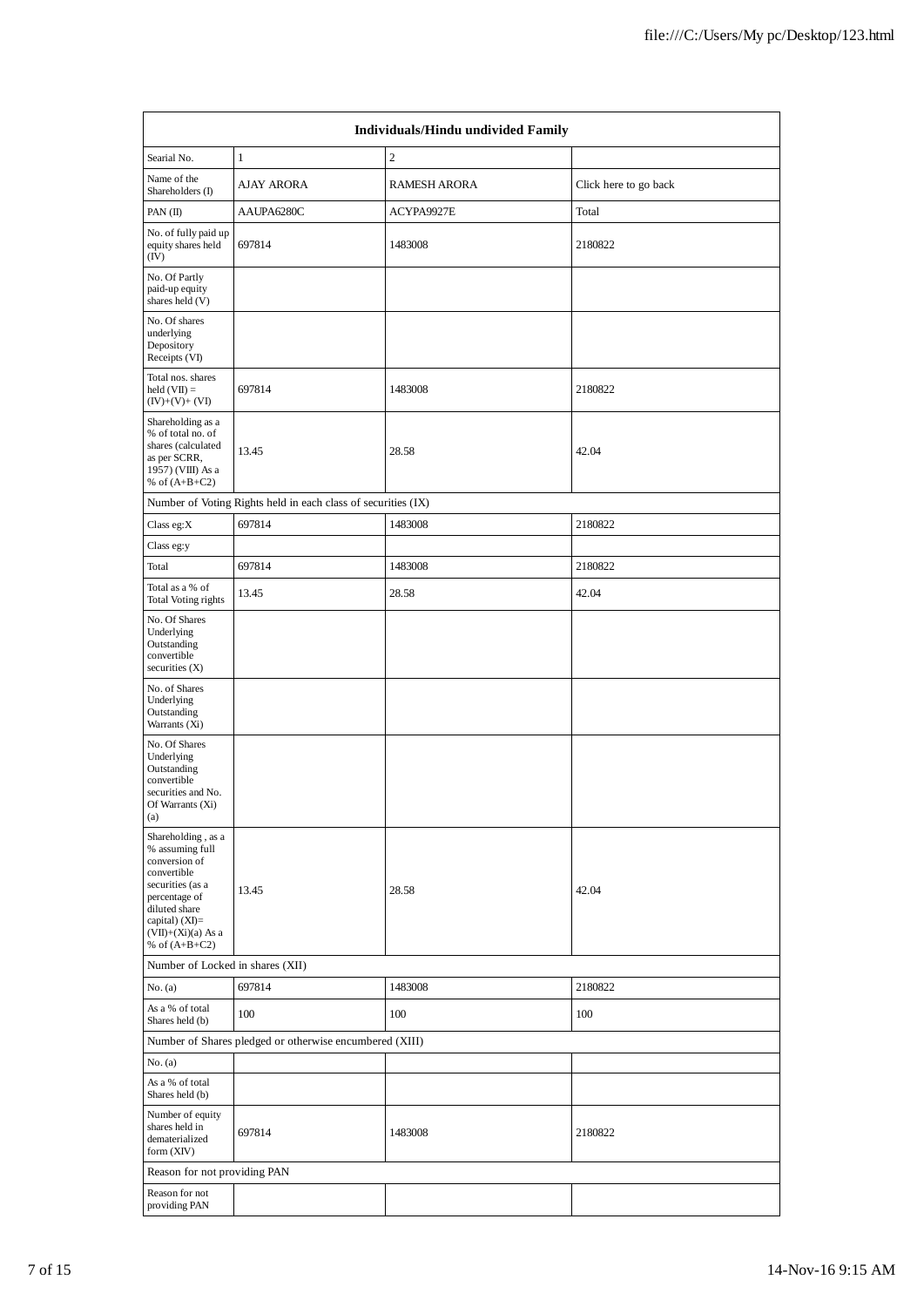| Any Other (specify)                                                                                                                                                                    |                                        |                                        |                                        |                                        |                                        |                                        |                                        |  |  |
|----------------------------------------------------------------------------------------------------------------------------------------------------------------------------------------|----------------------------------------|----------------------------------------|----------------------------------------|----------------------------------------|----------------------------------------|----------------------------------------|----------------------------------------|--|--|
| Searial No.                                                                                                                                                                            | $\mathbf{1}$                           | $\mathfrak{2}$                         | 3                                      | $\overline{4}$                         | 5                                      | 6                                      | $\tau$                                 |  |  |
| Category                                                                                                                                                                               | Director or<br>Director's<br>Relatives | Director or<br>Director's<br>Relatives | Director or<br>Director's<br>Relatives | Director or<br>Director's<br>Relatives | Director or<br>Director's<br>Relatives | Director or<br>Director's<br>Relatives | Director or<br>Director's<br>Relatives |  |  |
| Name of the<br>Shareholders (I)                                                                                                                                                        | JUGAL<br><b>KISHORE</b><br>HUF         | <b>ARTI SETH</b>                       | <b>GEETA</b><br>ARORA                  | <b>ANU MEHRA</b>                       | SACHIN<br><b>SETH</b>                  | ADITYA<br>ARORA                        | <b>ANJU ARORA</b>                      |  |  |
| PAN $(II)$                                                                                                                                                                             | AACHJ7602P                             | ADJBS3233P                             | AAMPA8923C                             | AASPM4589L                             | ALMPS7019L                             | BCPPA0239K                             | AAMPA8922D                             |  |  |
| No. of the<br>Shareholders (I)                                                                                                                                                         | 1                                      | $\mathbf{1}$                           | 1                                      | 1                                      | $\mathbf{1}$                           | $\mathbf{1}$                           | 1                                      |  |  |
| No. of fully paid up<br>equity shares held<br>(IV)                                                                                                                                     | 46175                                  | 46580                                  | 55750                                  | 120466                                 | 12810                                  | 71000                                  | 67817                                  |  |  |
| No. Of Partly<br>paid-up equity<br>shares held (V)                                                                                                                                     |                                        |                                        |                                        |                                        |                                        |                                        |                                        |  |  |
| No. Of shares<br>underlying<br>Depository<br>Receipts (VI)                                                                                                                             |                                        |                                        |                                        |                                        |                                        |                                        |                                        |  |  |
| Total nos. shares<br>$\text{held}(\text{VII}) =$<br>$(IV)+(V)+(VI)$                                                                                                                    | 46175                                  | 46580                                  | 55750                                  | 120466                                 | 12810                                  | 71000                                  | 67817                                  |  |  |
| Shareholding as a<br>% of total no. of<br>shares (calculated<br>as per SCRR,<br>1957) (VIII) As a<br>% of $(A+B+C2)$                                                                   | 0.89                                   | 0.9                                    | 1.07                                   | 2.32                                   | 0.25                                   | 1.37                                   | 1.31                                   |  |  |
| Number of Voting Rights held in each class of securities (IX)                                                                                                                          |                                        |                                        |                                        |                                        |                                        |                                        |                                        |  |  |
| Class eg: X                                                                                                                                                                            | 46175                                  | 46580                                  | 55750                                  | 120466                                 | 12810                                  | 71000                                  | 67817                                  |  |  |
| Class eg:y                                                                                                                                                                             |                                        |                                        |                                        |                                        |                                        |                                        |                                        |  |  |
| Total                                                                                                                                                                                  | 46175                                  | 46580                                  | 55750                                  | 120466                                 | 12810                                  | 71000                                  | 67817                                  |  |  |
| Total as a % of<br>Total Voting rights                                                                                                                                                 | 0.89                                   | 0.9                                    | 1.07                                   | 2.32                                   | 0.25                                   | 1.37                                   | 1.31                                   |  |  |
| No. Of Shares<br>Underlying<br>Outstanding<br>convertible<br>securities $(X)$                                                                                                          |                                        |                                        |                                        |                                        |                                        |                                        |                                        |  |  |
| No. of Shares<br>Underlying<br>Outstanding<br>Warrants (Xi)                                                                                                                            |                                        |                                        |                                        |                                        |                                        |                                        |                                        |  |  |
| No. Of Shares<br>Underlying<br>Outstanding<br>convertible<br>securities and No.<br>Of Warrants (Xi)<br>(a)                                                                             |                                        |                                        |                                        |                                        |                                        |                                        |                                        |  |  |
| Shareholding, as a<br>% assuming full<br>conversion of<br>convertible<br>securities (as a<br>percentage of<br>diluted share<br>capital) $(XI)=$<br>$(VII)+(X)$ As a %<br>of $(A+B+C2)$ | 0.89                                   | 0.9                                    | 1.07                                   | 2.32                                   | 0.25                                   | 1.37                                   | 1.31                                   |  |  |
| Number of Locked in shares (XII)                                                                                                                                                       |                                        |                                        |                                        |                                        |                                        |                                        |                                        |  |  |
| No. (a)                                                                                                                                                                                | 46175                                  | 46580                                  | 55750                                  | 120466                                 | 12810                                  | 71000                                  | 67817                                  |  |  |
| As a % of total<br>Shares held (b)                                                                                                                                                     | 100                                    | 100                                    | 100                                    | 100                                    | 100                                    | 100                                    | 100                                    |  |  |
| Number of Shares pledged or otherwise encumbered (XIII)                                                                                                                                |                                        |                                        |                                        |                                        |                                        |                                        |                                        |  |  |
| No. (a)                                                                                                                                                                                |                                        |                                        |                                        |                                        |                                        |                                        |                                        |  |  |
| As a % of total<br>Shares held (b)                                                                                                                                                     |                                        |                                        |                                        |                                        |                                        |                                        |                                        |  |  |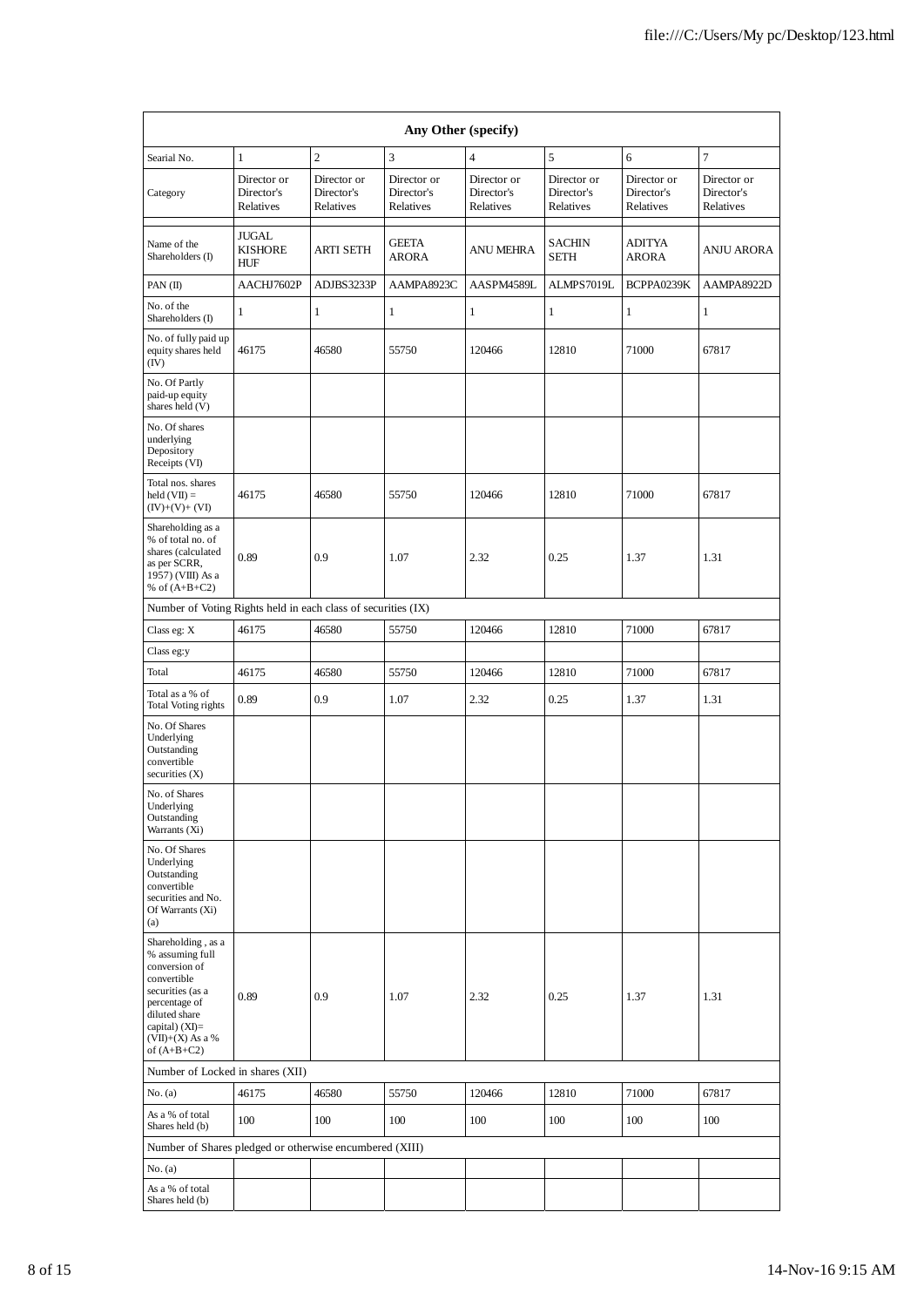| Number of equity<br>shares held in<br>dematerialized<br>form $(XIV)$ |  | 55750 | 120466 | 12810 | 71000 | 67817 |
|----------------------------------------------------------------------|--|-------|--------|-------|-------|-------|
| Reason for not<br>providing PAN                                      |  |       |        |       |       |       |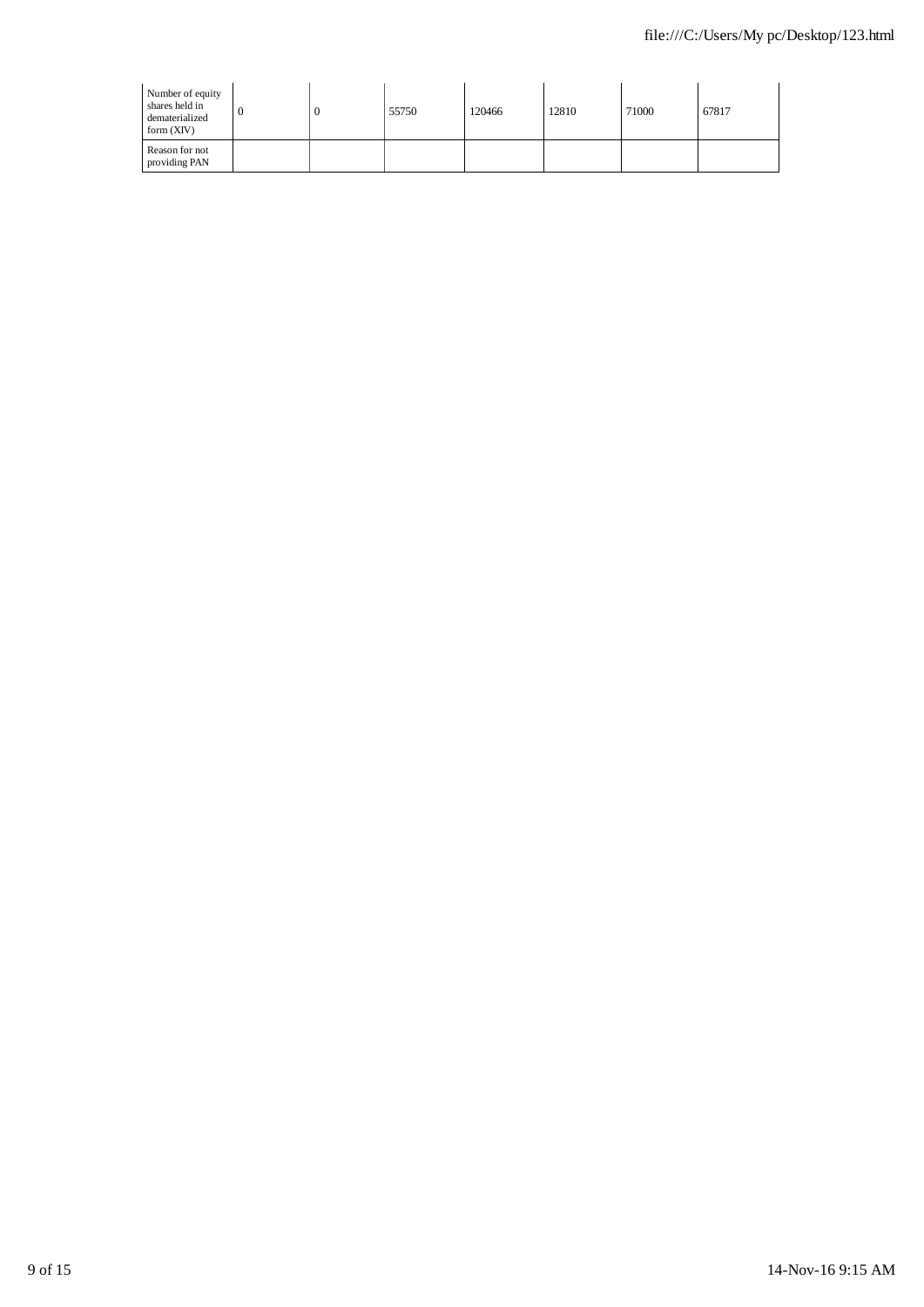|                                                                                                                                                                                      | Any Other (specify)                                           |  |  |  |  |  |  |
|--------------------------------------------------------------------------------------------------------------------------------------------------------------------------------------|---------------------------------------------------------------|--|--|--|--|--|--|
| Searial No.                                                                                                                                                                          |                                                               |  |  |  |  |  |  |
| Category                                                                                                                                                                             | Click here to go back                                         |  |  |  |  |  |  |
| Name of the<br>Shareholders (I)                                                                                                                                                      |                                                               |  |  |  |  |  |  |
| PAN (II)                                                                                                                                                                             | Total                                                         |  |  |  |  |  |  |
| No. of the<br>Shareholders (I)                                                                                                                                                       | $\tau$                                                        |  |  |  |  |  |  |
| No. of fully paid up<br>equity shares held<br>(IV)                                                                                                                                   | 420598                                                        |  |  |  |  |  |  |
| No. Of Partly<br>paid-up equity<br>shares held (V)                                                                                                                                   |                                                               |  |  |  |  |  |  |
| No. Of shares<br>underlying<br>Depository<br>Receipts (VI)                                                                                                                           |                                                               |  |  |  |  |  |  |
| Total nos. shares<br>$held (VII) =$<br>$(IV)+(V)+(VI)$                                                                                                                               | 420598                                                        |  |  |  |  |  |  |
| Shareholding as a<br>% of total no. of<br>shares (calculated<br>as per SCRR,<br>1957) (VIII) As a<br>% of $(A+B+C2)$                                                                 | 8.11                                                          |  |  |  |  |  |  |
|                                                                                                                                                                                      | Number of Voting Rights held in each class of securities (IX) |  |  |  |  |  |  |
| Class eg: X                                                                                                                                                                          | 420598                                                        |  |  |  |  |  |  |
| Class eg:y                                                                                                                                                                           |                                                               |  |  |  |  |  |  |
| Total                                                                                                                                                                                | 420598                                                        |  |  |  |  |  |  |
| Total as a % of<br><b>Total Voting rights</b>                                                                                                                                        | 8.11                                                          |  |  |  |  |  |  |
| No. Of Shares<br>Underlying<br>Outstanding<br>convertible<br>securities (X)                                                                                                          |                                                               |  |  |  |  |  |  |
| No. of Shares<br>Underlying<br>Outstanding<br>Warrants (Xi)                                                                                                                          |                                                               |  |  |  |  |  |  |
| No. Of Shares<br>Underlying<br>Outstanding<br>convertible<br>securities and No.<br>Of Warrants (Xi)<br>(a)                                                                           |                                                               |  |  |  |  |  |  |
| Shareholding, as a<br>% assuming full<br>conversion of<br>convertible<br>securities (as a<br>percentage of<br>diluted share<br>capital) (XI)=<br>$(VII)+(X)$ As a %<br>of $(A+B+C2)$ | 8.11                                                          |  |  |  |  |  |  |
| Number of Locked in shares (XII)                                                                                                                                                     |                                                               |  |  |  |  |  |  |
| No. (a)                                                                                                                                                                              | 420598                                                        |  |  |  |  |  |  |
| As a % of total<br>Shares held (b)                                                                                                                                                   | 100                                                           |  |  |  |  |  |  |
|                                                                                                                                                                                      | Number of Shares pledged or otherwise encumbered (XIII)       |  |  |  |  |  |  |
| No. (a)                                                                                                                                                                              |                                                               |  |  |  |  |  |  |
| As a % of total<br>Shares held (b)                                                                                                                                                   |                                                               |  |  |  |  |  |  |
| Number of equity<br>shares held in<br>dematerialized<br>form (XIV)                                                                                                                   | 327843                                                        |  |  |  |  |  |  |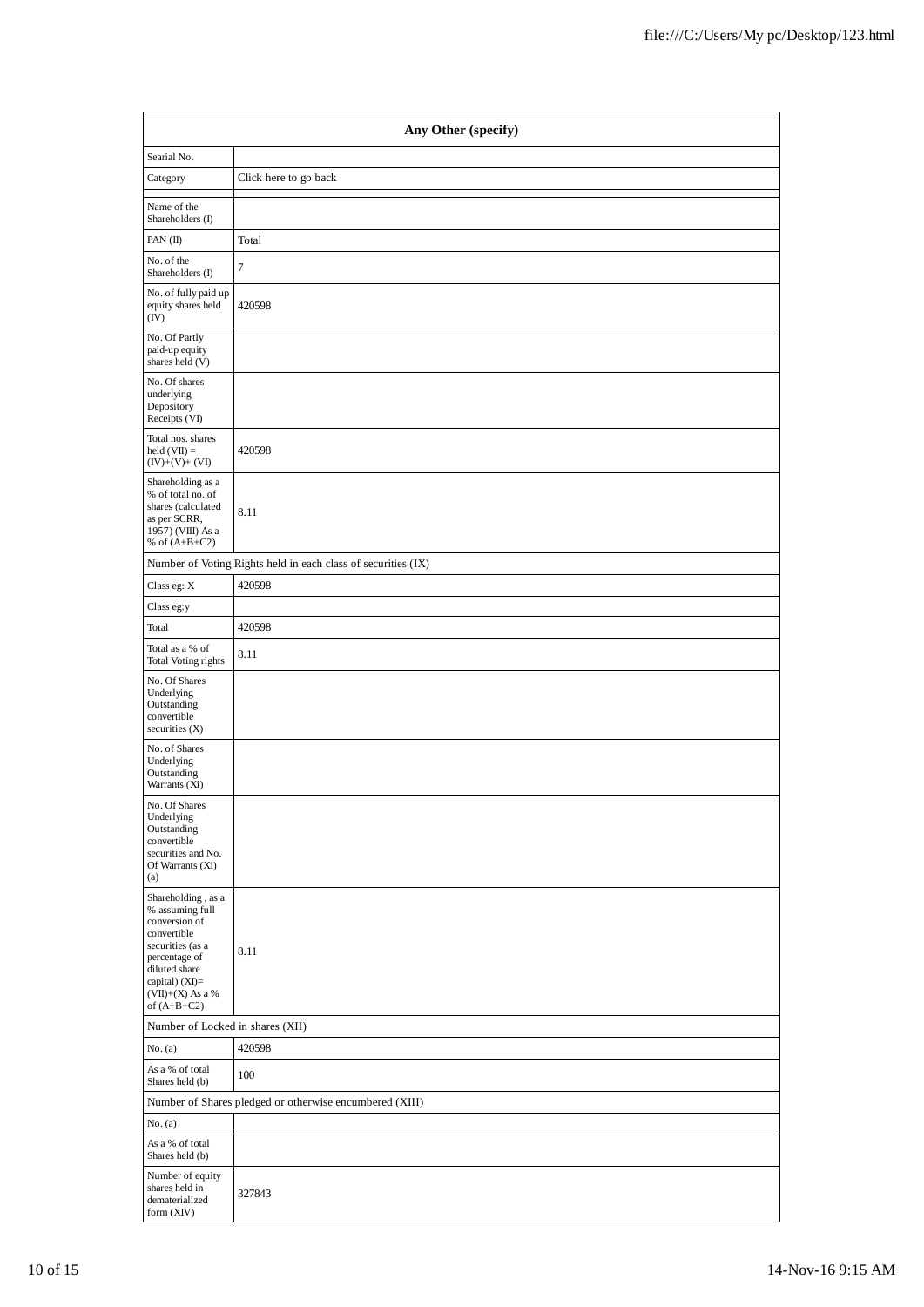Reason for not providing PAN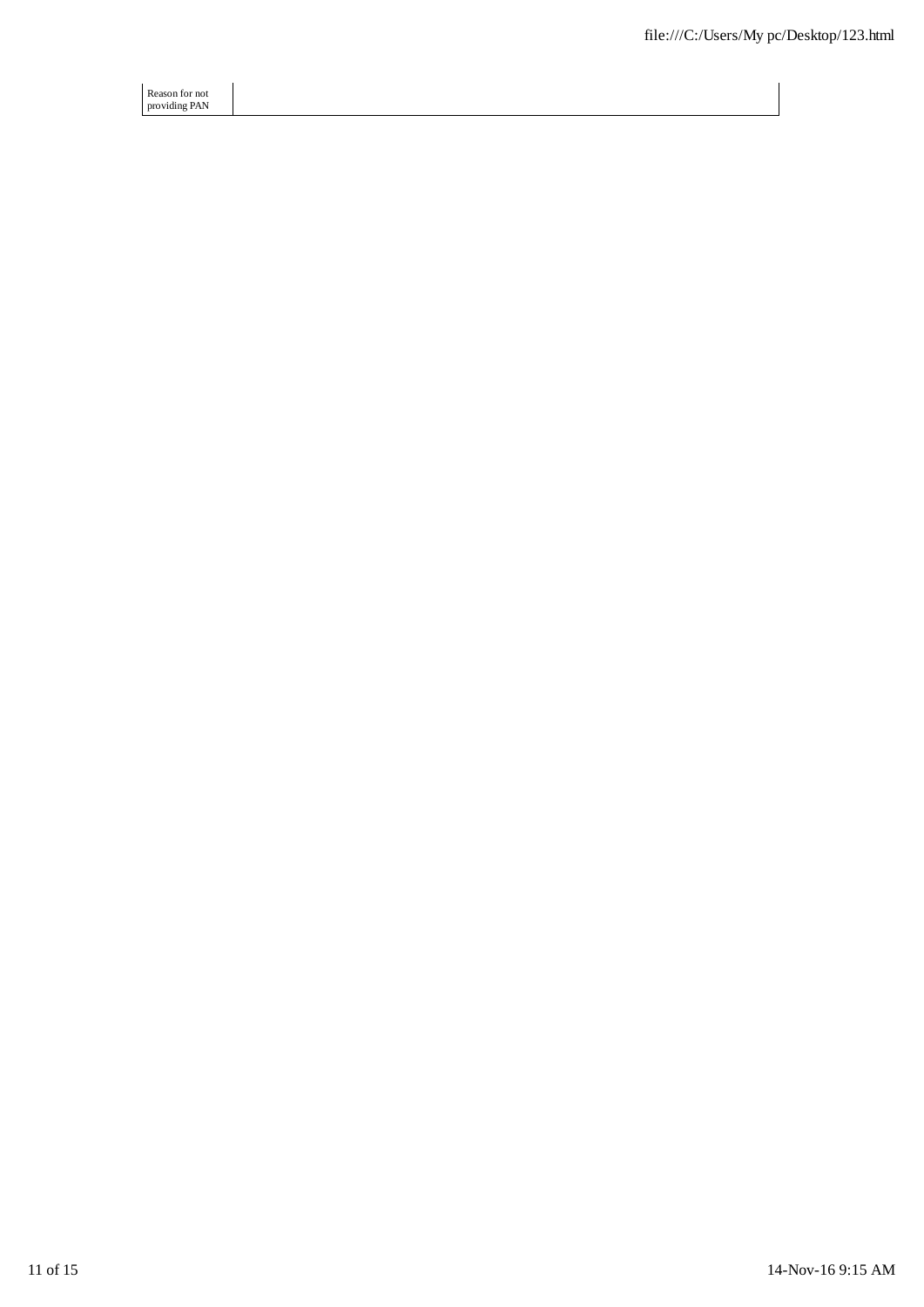|                                                                                                                                                                                        | Individuals - ii. Individual shareholders holding nominal share capital in excess of Rs. 2 lakhs. |                    |                       |  |  |  |  |  |  |  |
|----------------------------------------------------------------------------------------------------------------------------------------------------------------------------------------|---------------------------------------------------------------------------------------------------|--------------------|-----------------------|--|--|--|--|--|--|--|
| Searial No.                                                                                                                                                                            | $\mathbf{1}$                                                                                      | $\overline{c}$     |                       |  |  |  |  |  |  |  |
| Name of the<br>Shareholders (I)                                                                                                                                                        | AMBIKA ANIL RAIKA                                                                                 | <b>NEERAJ JAIN</b> | Click here to go back |  |  |  |  |  |  |  |
| PAN $(II)$                                                                                                                                                                             | ACVPR3703L                                                                                        | ADJPJ9935H         | Total                 |  |  |  |  |  |  |  |
| No. of fully paid up<br>equity shares held<br>(IV)                                                                                                                                     | 72000                                                                                             | 66000              | 138000                |  |  |  |  |  |  |  |
| No. Of Partly<br>paid-up equity<br>shares held (V)                                                                                                                                     |                                                                                                   |                    |                       |  |  |  |  |  |  |  |
| No. Of shares<br>underlying<br>Depository<br>Receipts (VI)                                                                                                                             |                                                                                                   |                    |                       |  |  |  |  |  |  |  |
| Total nos. shares<br>$held (VII) =$<br>$(IV)+(V)+(VI)$                                                                                                                                 | 72000                                                                                             | 66000              | 138000                |  |  |  |  |  |  |  |
| Shareholding as a<br>% of total no. of<br>shares (calculated<br>as per SCRR,<br>1957) (VIII) As a<br>% of $(A+B+C2)$                                                                   | 1.39                                                                                              | 1.27               | 2.66                  |  |  |  |  |  |  |  |
|                                                                                                                                                                                        | Number of Voting Rights held in each class of securities (IX)                                     |                    |                       |  |  |  |  |  |  |  |
| Class eg: X                                                                                                                                                                            | 72000                                                                                             | 66000              | 138000                |  |  |  |  |  |  |  |
| Class eg:y                                                                                                                                                                             |                                                                                                   |                    |                       |  |  |  |  |  |  |  |
| Total                                                                                                                                                                                  | 72000                                                                                             | 66000              | 138000                |  |  |  |  |  |  |  |
| Total as a % of<br>Total Voting rights                                                                                                                                                 | 1.39                                                                                              | 1.27               | 2.66                  |  |  |  |  |  |  |  |
| No. Of Shares<br>Underlying<br>Outstanding<br>convertible<br>securities $(X)$                                                                                                          |                                                                                                   |                    |                       |  |  |  |  |  |  |  |
| No. of Shares<br>Underlying<br>Outstanding<br>Warrants (Xi)                                                                                                                            |                                                                                                   |                    |                       |  |  |  |  |  |  |  |
| No. Of Shares<br>Underlying<br>Outstanding<br>convertible<br>securities and No.<br>Of Warrants (Xi)<br>(a)                                                                             |                                                                                                   |                    |                       |  |  |  |  |  |  |  |
| Shareholding, as a<br>% assuming full<br>conversion of<br>convertible<br>securities (as a<br>percentage of<br>diluted share<br>capital) $(XI)=$<br>$(VII)+(X)$ As a %<br>of $(A+B+C2)$ | 1.39                                                                                              | 1.27               | 2.66                  |  |  |  |  |  |  |  |
| Number of Locked in shares (XII)                                                                                                                                                       |                                                                                                   |                    |                       |  |  |  |  |  |  |  |
| No. (a)                                                                                                                                                                                | $\boldsymbol{0}$                                                                                  | $\boldsymbol{0}$   | $\boldsymbol{0}$      |  |  |  |  |  |  |  |
| As a % of total<br>Shares held (b)                                                                                                                                                     | $\boldsymbol{0}$                                                                                  | $\boldsymbol{0}$   | $\boldsymbol{0}$      |  |  |  |  |  |  |  |
| Number of equity<br>shares held in<br>dematerialized<br>form (XIV)                                                                                                                     | 72000                                                                                             | 66000              | 138000                |  |  |  |  |  |  |  |
| Reason for not providing PAN                                                                                                                                                           |                                                                                                   |                    |                       |  |  |  |  |  |  |  |
| Reason for not<br>providing PAN                                                                                                                                                        |                                                                                                   |                    |                       |  |  |  |  |  |  |  |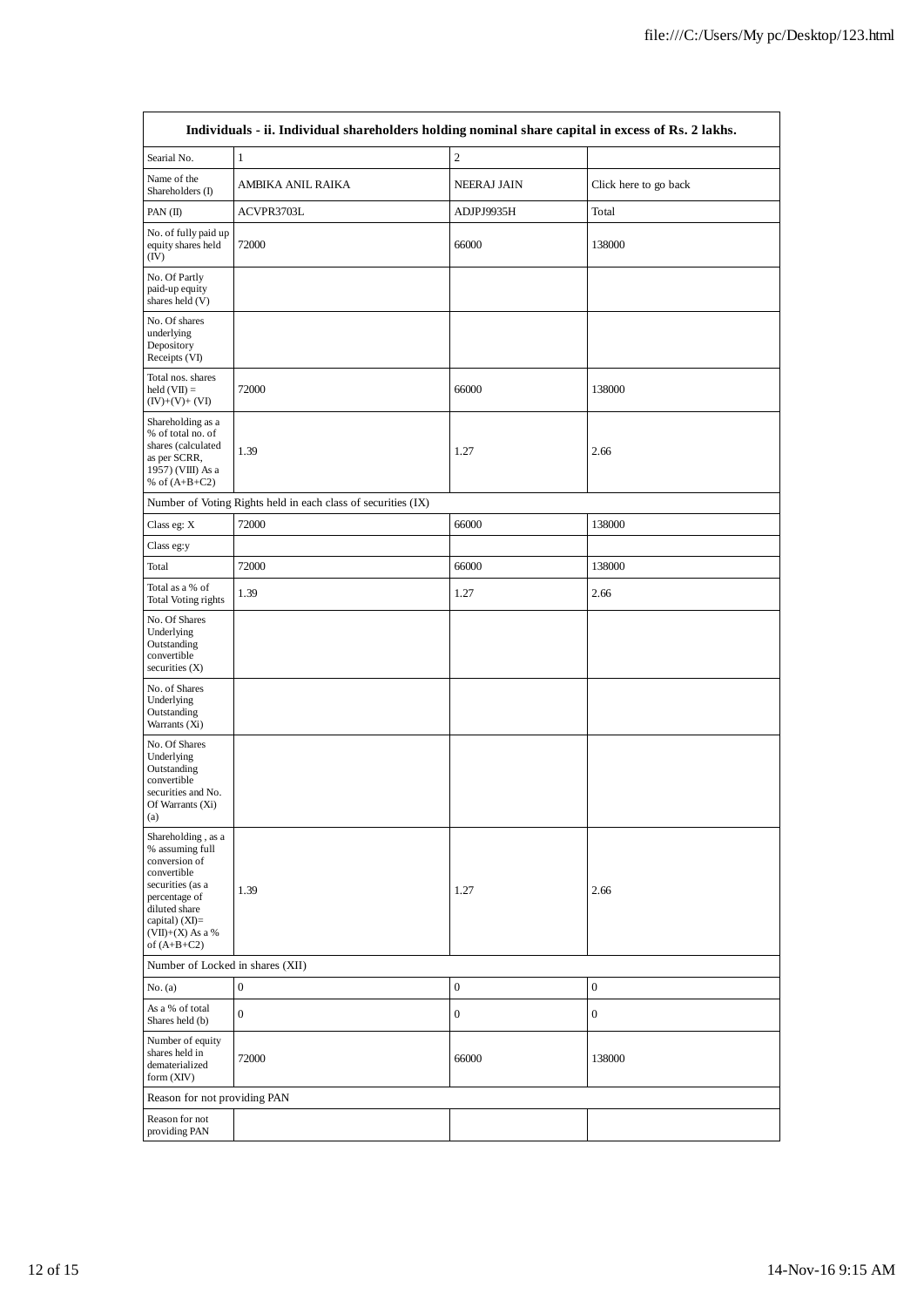| Any Other (specify)                                                                                                                                                                  |                                             |                                           |                     |                       |                          |  |  |  |  |
|--------------------------------------------------------------------------------------------------------------------------------------------------------------------------------------|---------------------------------------------|-------------------------------------------|---------------------|-----------------------|--------------------------|--|--|--|--|
| Searial No.                                                                                                                                                                          | $\mathbf{1}$                                | $\overline{c}$                            | 3                   | $\overline{4}$        |                          |  |  |  |  |
| Category                                                                                                                                                                             | <b>Bodies Corporate</b>                     | <b>Bodies Corporate</b>                   | Clearing<br>Members | $NRI - Non-$<br>Repat |                          |  |  |  |  |
| Category / More<br>than 1 percentage                                                                                                                                                 | More than 1 percentage of<br>shareholding   | More than 1 percentage of<br>shareholding | Category            | Category              |                          |  |  |  |  |
| Name of the<br>Shareholders (I)                                                                                                                                                      | <b>GUINESS SECURITIES</b><br><b>LIMITED</b> | T R METALS PRIVATE<br><b>LIMITED</b>      |                     |                       | Click here to go<br>back |  |  |  |  |
| PAN (II)                                                                                                                                                                             | AAACG9843L                                  | AADCT2256K                                |                     |                       | Total                    |  |  |  |  |
| No. of the<br>Shareholders (I)                                                                                                                                                       | $\mathbf{1}$                                | 1                                         | 3                   | 1                     | 4                        |  |  |  |  |
| No. of fully paid up<br>equity shares held<br>(IV)                                                                                                                                   | 261000                                      | 690735                                    | 30000               | 3000                  | 33000                    |  |  |  |  |
| No. Of Partly<br>paid-up equity<br>shares held (V)                                                                                                                                   |                                             |                                           |                     |                       |                          |  |  |  |  |
| No. Of shares<br>underlying<br>Depository<br>Receipts (VI)                                                                                                                           |                                             |                                           |                     |                       |                          |  |  |  |  |
| Total nos. shares<br>$\text{held}(\text{VII}) =$<br>$(IV)+(V)+(VI)$                                                                                                                  | 261000                                      | 690735                                    | 30000               | 3000                  | 33000                    |  |  |  |  |
| Shareholding as a<br>% of total no. of<br>shares (calculated<br>as per SCRR,<br>1957) (VIII) As a<br>% of $(A+B+C2)$                                                                 | 5.03                                        | 13.31                                     | 0.58                | 0.06                  | 0.64                     |  |  |  |  |
| Number of Voting Rights held in each class of securities (IX)                                                                                                                        |                                             |                                           |                     |                       |                          |  |  |  |  |
| Class eg: X                                                                                                                                                                          | 261000                                      | 690735                                    | 30000               | 3000                  | 33000                    |  |  |  |  |
| Class eg:y                                                                                                                                                                           |                                             |                                           |                     |                       |                          |  |  |  |  |
| Total                                                                                                                                                                                | 261000                                      | 690735                                    | 30000               | 3000                  | 33000                    |  |  |  |  |
| Total as a % of<br>Total Voting rights                                                                                                                                               | 5.03                                        | 13.31                                     | 0.58                | 0.06                  | 0.64                     |  |  |  |  |
| No. Of Shares<br>Underlying<br>Outstanding<br>convertible<br>securities (X)                                                                                                          |                                             |                                           |                     |                       |                          |  |  |  |  |
| No. of Shares<br>Underlying<br>Outstanding<br>Warrants (Xi)                                                                                                                          |                                             |                                           |                     |                       |                          |  |  |  |  |
| No. Of Shares<br>Underlying<br>Outstanding<br>convertible<br>securities and No.<br>Of Warrants (Xi)<br>(a)                                                                           |                                             |                                           |                     |                       |                          |  |  |  |  |
| Shareholding, as a<br>% assuming full<br>conversion of<br>convertible<br>securities (as a<br>percentage of<br>diluted share<br>capital) (XI)=<br>$(VII)+(X)$ As a %<br>of $(A+B+C2)$ | 5.03                                        | 13.31                                     | 0.58                | 0.06                  | 0.64                     |  |  |  |  |
| Number of Locked in shares (XII)                                                                                                                                                     |                                             |                                           |                     |                       |                          |  |  |  |  |
| No. (a)                                                                                                                                                                              | $\boldsymbol{0}$                            | 690735                                    | $\boldsymbol{0}$    | $\boldsymbol{0}$      | $\boldsymbol{0}$         |  |  |  |  |
| As a % of total<br>Shares held (b)                                                                                                                                                   | $\boldsymbol{0}$                            | 100                                       | $\boldsymbol{0}$    | $\mathbf{0}$          | $\boldsymbol{0}$         |  |  |  |  |
| Number of equity<br>shares held in<br>dematerialized<br>form (XIV)                                                                                                                   | 261000                                      | 690735                                    | 30000               | 3000                  | 33000                    |  |  |  |  |
| Reason for not providing PAN                                                                                                                                                         |                                             |                                           |                     |                       |                          |  |  |  |  |